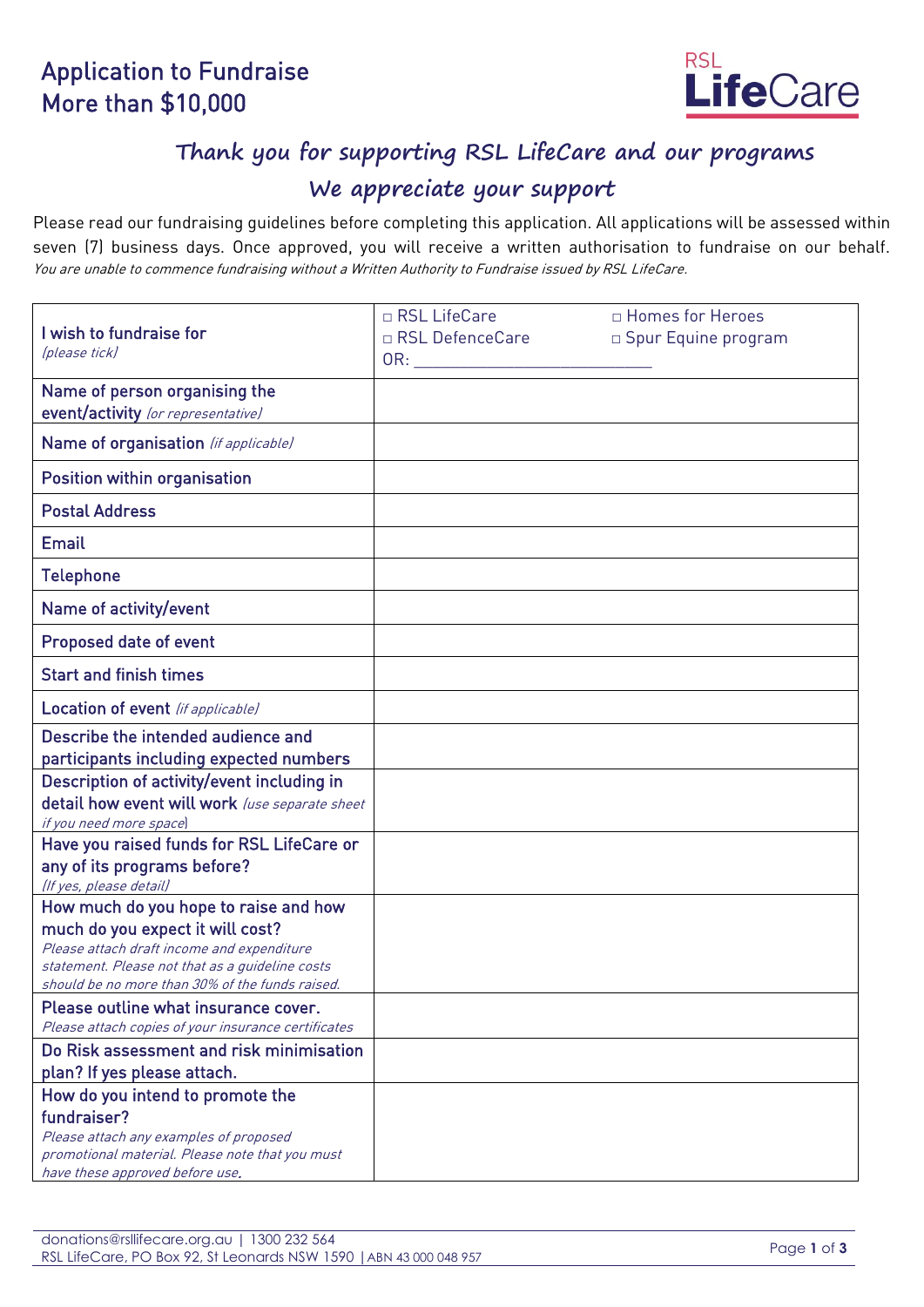# Application to Fundraise More than \$10,000



| Will you be raising money for any other<br>organisation/s at the event?<br>(if yes, please provide details including % to be<br>donated to RSL LifeCarel                                                                                                         |  |
|------------------------------------------------------------------------------------------------------------------------------------------------------------------------------------------------------------------------------------------------------------------|--|
| Names of current or intended sponsors<br>supporting the event.<br>(if yes, please provide details)                                                                                                                                                               |  |
| Is this fundraising proposed to be in<br>support of a specific service, location or<br>program?<br>If so, please identify                                                                                                                                        |  |
| <b>N.B.</b> If the fundraising is not specific, or if funds are<br>no longer required for the specific purpose<br>identified, the funds will contribute to the general<br>purpose of enhancing the life of clients and<br>residents, as determined by the Board. |  |
| Why have you chosen to support RSL<br>LifeCare?                                                                                                                                                                                                                  |  |

(Please use a separate sheet if insufficient space)